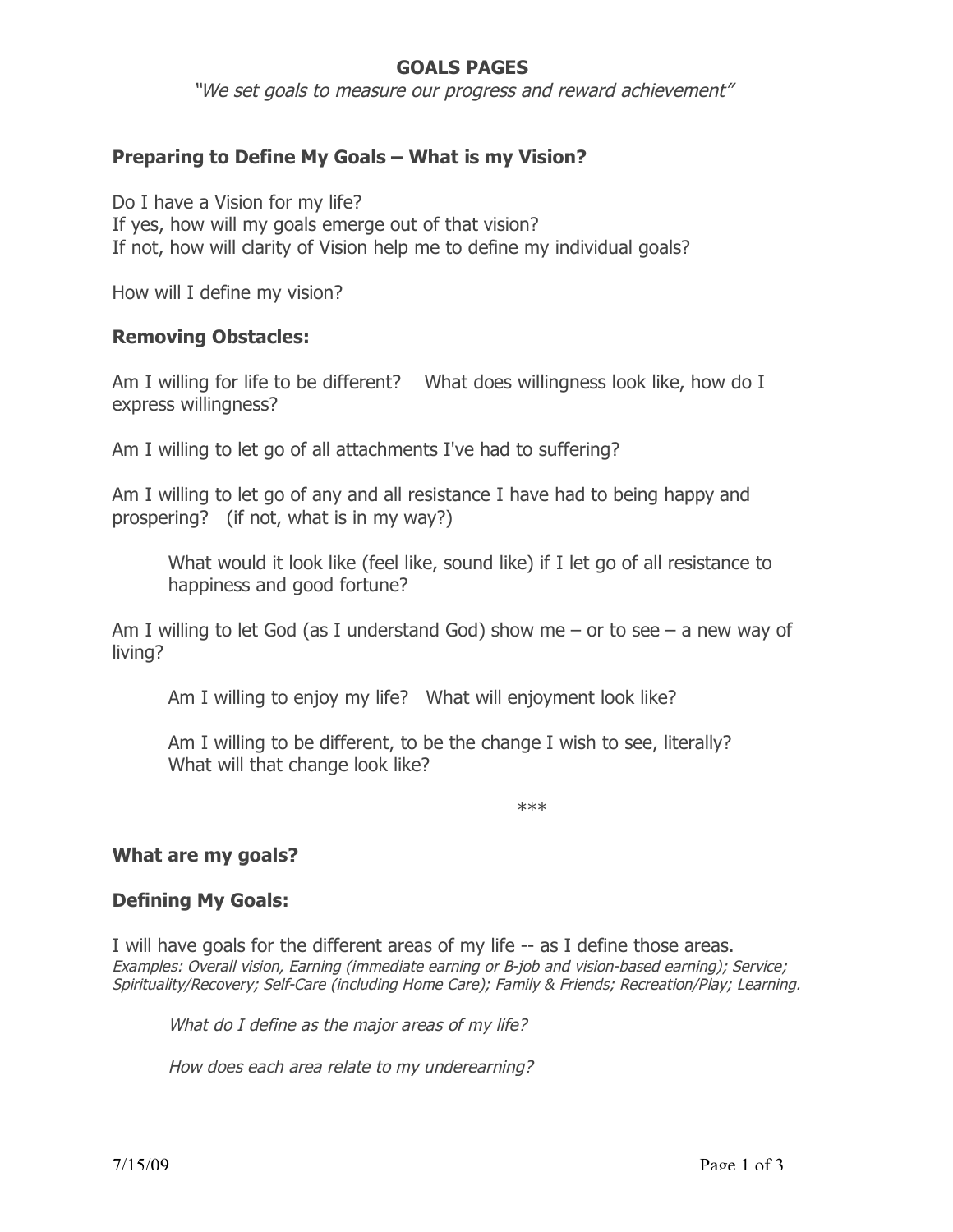## **GOALS PAGES**

"We set goals to measure our progress and reward achievement"

I will write down my goals and I will be specific. I will separate each goal.

I will develop small action steps necessary to move toward, and achieve, my goals.

Can I allow myself to go one step at a time? Can I allow myself to take action in small time-frames (15, 20, 30 min.)? \*\*\*

**Getting Ready for Action:** Looking at all goals or one specific goal

Am I willing to accept help in achieving this goal from Source, God, Higher Power? Am I willing to allow a spiritual solution, to transform my life around each issue or goal? (if not, what is in my way?)

What other support will I need to follow through to completion?

What people do I know that can and will support my reaching my goals?

Who do I know that may not be able to support me in reaching my goals?

Who may actually be draining - and that perhaps I should avoid?

**\*\*\***

How will committing to take, and then taking, the action bless my life in positive ways?

How will avoiding or not taking the action harm me?

What has been the payoff, I've been getting, for not taking or completing the action(s)?

i.e. Getting to be right, to be a victim, to complain, addiction to familiarity with suffering, fear of change, loss of identity who will I be without this condition, staying in the drama of old communication and habit patterns that do not serve me, living in the problem instead of living in the solution.

\*\*\*

Am I willing to show up (do my part) and *let go and let God?* 

Am I willing to let go of the need to know how it will happen (all the details)?